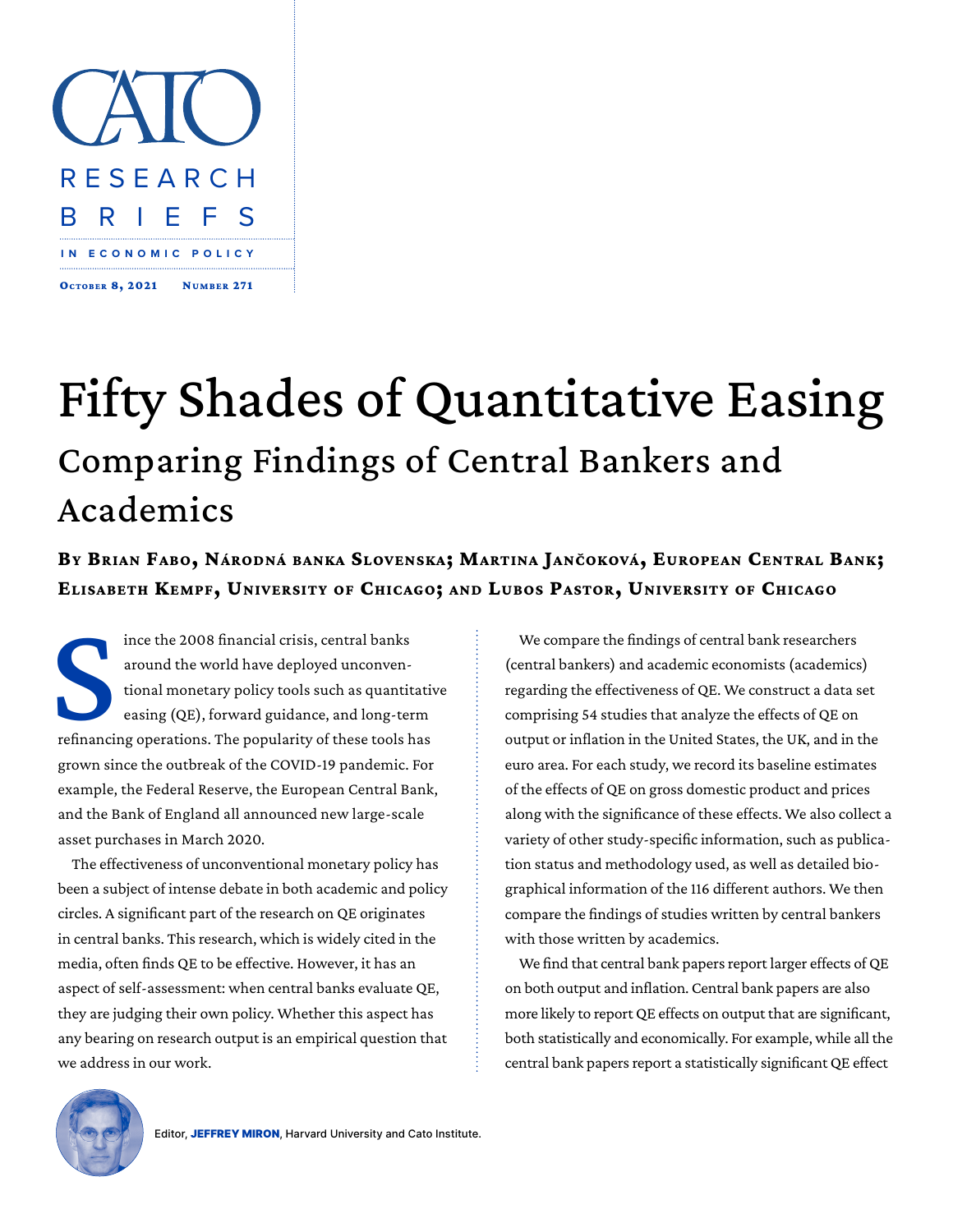on output, only half the academic papers do. In addition, central bank papers use more favorable language—more positive adjectives and, to a lesser extent, fewer negative adjectives in their abstracts. Overall, central bank papers find QE to be more effective than academic papers do.

We also uncover differences in methodological choices. Yet our main result—that central bankers are more optimistic than academics in their assessments of QE—continues to hold even when we control for model choice. Differences in research quality are also unlikely to explain our results because the gap between central bankers and academics is very similar when we look at published papers only, as well as when we weight each paper by its citations. Our results remain after we include various controls, and they are not driven by central bankers from any single country nor by QE programs in any single country.

To explore one possible explanation, we relate central bankers' research findings to their subsequent career outcomes. We collect employment histories for all central bank authors and convert their job titles to numerical ranks on a six-point scale. For each author-paper pair, we measure the author's subsequent career outcome by the first change in the author's rank following the paper's first public release. We find that authors whose papers report larger effects of QE on output experience more-favorable career outcomes. An increase of one standard deviation in the estimated effect of reporting on QE positively is associated with a career improvement of about half a rank, such as moving halfway from economist to senior economist. This evidence suggests a potential role for career concerns in explaining our results.

These concerns appear to be stronger for senior central bankers—for them we find a stronger relation between the estimated QE effects and subsequent career outcomes. Motivated by this finding, we look at whether the gap between the findings of central bankers and academics is larger for papers whose authors are more senior. We find that it is, though only marginally so. Our results are consistent with the idea that senior central bankers report larger effects of QE because they have a stronger incentive to do so.

Not all central bankers face the same incentives. Top management of the central bank of Germany, Deutsche Bundesbank, has taken a critical view of QE, especially in the context of the European Central Bank. Former Bundesbank officials Axel Weber and Jürgen Stark reportedly quit their

positions at the European Central Bank in protest over QE, and the current Bundesbank president, Jens Weidmann, has also publicly opposed it. Mindful of their bosses' views, Bundesbank researchers could potentially face career concerns very different from those of their colleagues at other central banks. Indeed, we show that studies coauthored by Bundesbank employees find QE to be less effective at raising output than do academic studies. While this evidence is weak statistically, it is suggestive of managerial influence on research outcomes.

To shed more light on this influence, we survey heads of research at the world's leading central banks. We received responses from 24 central banks employing over 750 research economists in total. These responses reveal substantial involvement of bank management in research production. In most banks, management participates in the selection of research topics, typically by negotiating with the researcher. Direct topic assignments occur "sometimes" in 50 percent of the responding banks and "often" in 21 percent of the responding banks. In most banks, research papers are reviewed by management prior to public distribution; such reviews happen "always" in 38 percent of the responding banks and "often" in 21 percent of the responding banks. Management also approves papers for public distribution: typically papers are approved by the head of research ("always" in 67 percent of the banks) but sometimes also by the bank board (at least "sometimes" in 33 percent of the banks). Unlike central bankers, academics face little, if any, managerial interference in their research on QE.

As we note earlier, one possible mechanism behind our results is that central bankers face career concerns. Central bank economists may worry that the nature of their findings could threaten their employment status or rank. Such a concern could affect research outcomes even if it is completely unfounded as long as the economist perceives a nonzero probability of such a threat. This effect could operate at multiple levels because both researchers and their superiors want to get promoted. For example, a head of research may be reluctant to defend a subordinate's inconvenient findings in front of the bank's board.

Besides career concerns, a central bank economist may worry that bank management could block the release of studies that find the bank's policy to be ineffective or to have undesirable side effects.